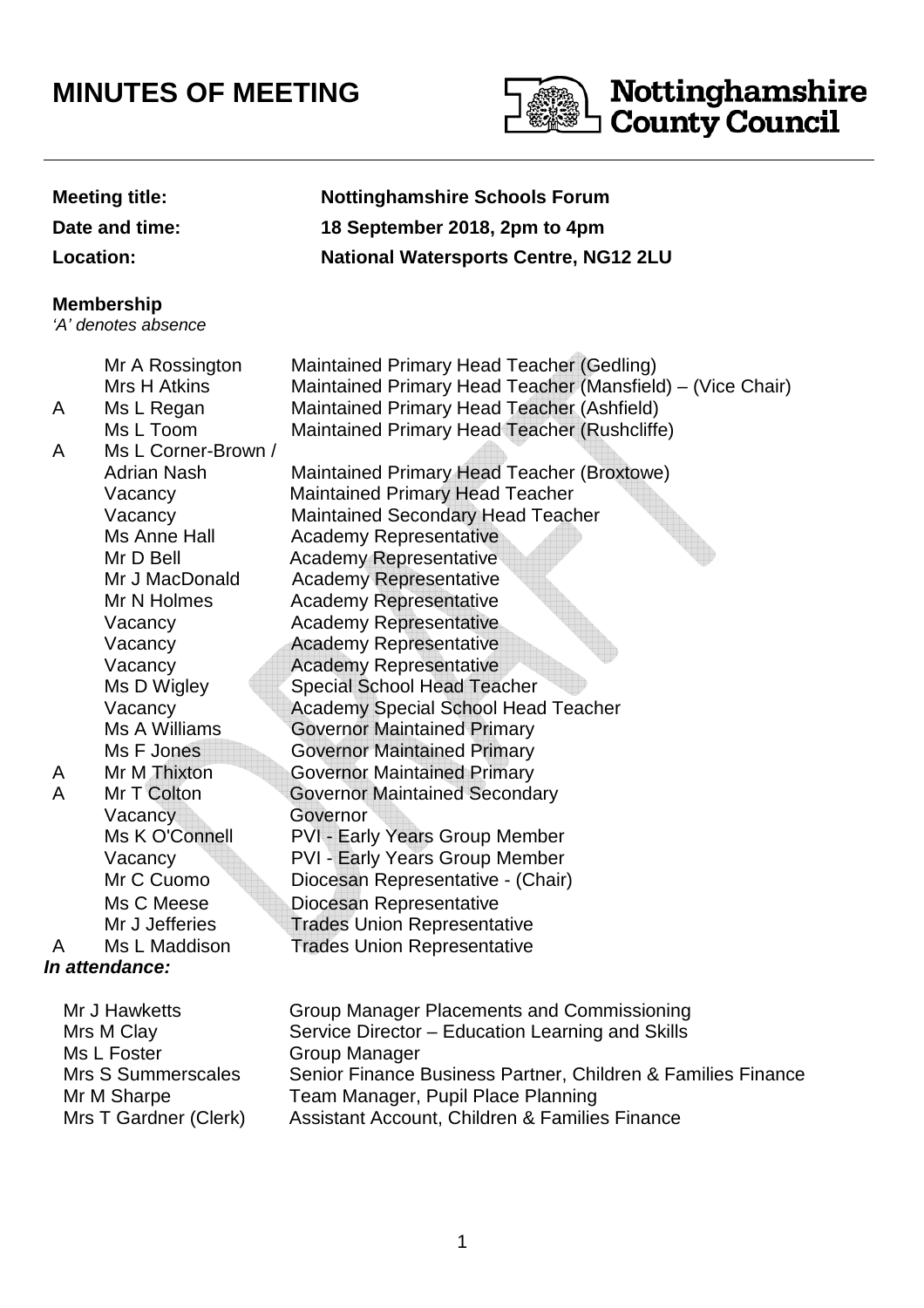|                | <b>EXTRA-ORDINARY MEETING 2.00 - 2.15</b> |                                                                      |                                                                                                                                                                                                                                                        |               |
|----------------|-------------------------------------------|----------------------------------------------------------------------|--------------------------------------------------------------------------------------------------------------------------------------------------------------------------------------------------------------------------------------------------------|---------------|
| 1.             | Welcome                                   |                                                                      |                                                                                                                                                                                                                                                        |               |
|                |                                           | Carlo Cuomo welcomed all members to the meeting.                     |                                                                                                                                                                                                                                                        |               |
|                | <b>Apologies for absence</b>              |                                                                      |                                                                                                                                                                                                                                                        |               |
|                | Maddison                                  |                                                                      | Apologies were received from Mark Thixton, Tony Colton, Colin Pettigrew and Larraine                                                                                                                                                                   |               |
| 2.             | <b>School Forum Constitution</b>          |                                                                      |                                                                                                                                                                                                                                                        | <b>ACTION</b> |
|                | presented what was the general view.      |                                                                      | Carlo Cuomo presented the paper, and mentioned that the last time this paper was<br>bought to forum it was the terms of office that was queried, looking at what was<br>James MacDonald and Helen Atkins queried why there was a need for a year break |               |
|                |                                           | someone else would need to be voted into that position.              | in-between each term of office, and that it wouldn't just be a year's break as                                                                                                                                                                         |               |
|                |                                           | to get representation so this would be another barrier.              | Karen O'Connell felt that a 3 year term was not long enough, for PVI's it was difficult                                                                                                                                                                |               |
|                | term.                                     |                                                                      | James MacDonald asked whether we should mirror parliament and look at a 5 year                                                                                                                                                                         |               |
|                |                                           | members were happy with this suggestion and in agreement.            | Helen Atkins seconded the suggestion of a 5 year term, and added that members<br>could either resign or stand again mirroring what happens in government. Forum                                                                                        |               |
|                | <b>RECOMMENDATION/S</b>                   |                                                                      |                                                                                                                                                                                                                                                        |               |
|                | <b>That the Schools Forum:</b>            |                                                                      |                                                                                                                                                                                                                                                        |               |
|                | years.                                    |                                                                      | 1. That the Forum should confirm that the Membership of the Schools<br>Forum should be for a specified period of time to exceed no more than 5                                                                                                         |               |
|                | Votes for                                 | Votes against                                                        | Abstentions                                                                                                                                                                                                                                            |               |
|                | 11                                        | $\overline{0}$                                                       | $\overline{0}$                                                                                                                                                                                                                                         |               |
|                |                                           | be ratified, with the above change regards term of office            | 2. That the revised Schools Constitution document, dated September 2018                                                                                                                                                                                |               |
|                | Votes for                                 | Votes against                                                        | Abstentions                                                                                                                                                                                                                                            |               |
|                | 11                                        | 0                                                                    | $\Omega$                                                                                                                                                                                                                                               |               |
|                | Marion Clay confirmed this as correct.    | end August 2019 for those whose membership already exceeds 10 years. | Helen Atkins asked for confirmation that the transitional period would take effect /                                                                                                                                                                   |               |
|                | <b>ORDINARY MEETING 2.15 - 4.00</b>       |                                                                      |                                                                                                                                                                                                                                                        |               |
| $\mathbf{1}$ . | Minutes June 2018                         |                                                                      |                                                                                                                                                                                                                                                        |               |
|                | Minutes were agreed as accurate.          |                                                                      |                                                                                                                                                                                                                                                        |               |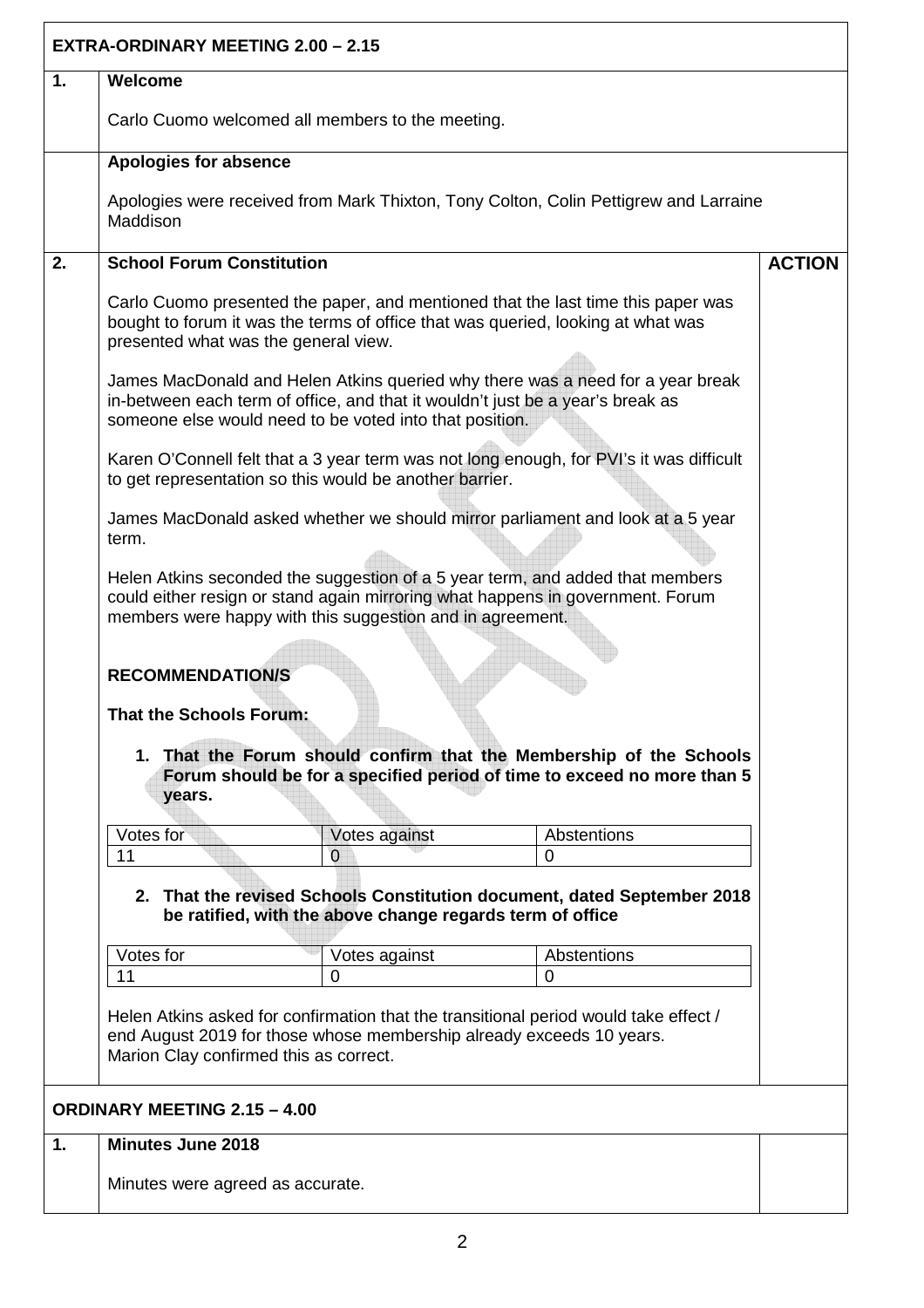| 2. | 2a - Election of Chair and Vice Chair                                                                           |                                                                                                                                                                                                                                                              |                                                                                     |  |
|----|-----------------------------------------------------------------------------------------------------------------|--------------------------------------------------------------------------------------------------------------------------------------------------------------------------------------------------------------------------------------------------------------|-------------------------------------------------------------------------------------|--|
|    |                                                                                                                 |                                                                                                                                                                                                                                                              |                                                                                     |  |
|    | Karen O'Connell nominated Carlo Cuomo as Chair, this was seconded by James<br><b>MacDonald and Helen Atkins</b> |                                                                                                                                                                                                                                                              |                                                                                     |  |
|    |                                                                                                                 |                                                                                                                                                                                                                                                              |                                                                                     |  |
|    | Votes for                                                                                                       | Votes against                                                                                                                                                                                                                                                | Abstentions                                                                         |  |
|    | 11                                                                                                              | $\overline{0}$                                                                                                                                                                                                                                               | 0                                                                                   |  |
|    | Carlo Cuomo nominated Helen Atkins as Vice Chair, this was seconded by Karen<br>O'Connell                       |                                                                                                                                                                                                                                                              |                                                                                     |  |
|    | Votes for                                                                                                       | Votes against                                                                                                                                                                                                                                                | Abstentions                                                                         |  |
|    | 11                                                                                                              | 0                                                                                                                                                                                                                                                            | 0                                                                                   |  |
|    |                                                                                                                 |                                                                                                                                                                                                                                                              |                                                                                     |  |
|    | 2b - Membership of Schools Forum                                                                                |                                                                                                                                                                                                                                                              |                                                                                     |  |
|    | Sue Summerscales presented the paper                                                                            |                                                                                                                                                                                                                                                              |                                                                                     |  |
|    |                                                                                                                 |                                                                                                                                                                                                                                                              |                                                                                     |  |
|    | takes place 20 <sup>th</sup> November 2018.                                                                     | on page 3 and that these would be ratified at the next Governor Trust Board which                                                                                                                                                                            | Marion Clay updated the forum on the position of the current vacancies which appear |  |
|    |                                                                                                                 | Marion Clay informed the members that we only had two secondary schools left as<br>maintained, David Philip from Chilwell was present as an observer and discussions<br>would take place with both secondarys to discuss representation.                     |                                                                                     |  |
|    | <b>RECOMMENDATION/S</b>                                                                                         |                                                                                                                                                                                                                                                              |                                                                                     |  |
|    | <b>That the Schools Forum:</b>                                                                                  |                                                                                                                                                                                                                                                              |                                                                                     |  |
|    | 1. Notes the content of the report.                                                                             | 2. Agrees to the membership as set out in paragraph 4 of the report.                                                                                                                                                                                         |                                                                                     |  |
|    | Report was noted and membership as set out agreed.                                                              |                                                                                                                                                                                                                                                              |                                                                                     |  |
|    | 2c - High Needs Block Forecast Outturn 2018/19                                                                  |                                                                                                                                                                                                                                                              |                                                                                     |  |
|    |                                                                                                                 |                                                                                                                                                                                                                                                              |                                                                                     |  |
|    | explain in more detail the HNB pressures.                                                                       | Sue Summerscales presented the paper and advised that the following paper would                                                                                                                                                                              |                                                                                     |  |
|    | <b>RECOMMENDATION/S</b>                                                                                         |                                                                                                                                                                                                                                                              |                                                                                     |  |
|    | <b>That the Schools Forum:</b>                                                                                  |                                                                                                                                                                                                                                                              |                                                                                     |  |
|    | 1. Notes the content of the report.                                                                             |                                                                                                                                                                                                                                                              |                                                                                     |  |
|    | Report was noted                                                                                                |                                                                                                                                                                                                                                                              |                                                                                     |  |
|    | 2d - High Needs Block Budget Pressures                                                                          |                                                                                                                                                                                                                                                              |                                                                                     |  |
|    | to the cuts.                                                                                                    | Linda Foster presented the paper, and explained the increase in demand on HLN,<br>and that the partnerships have been reporting back the difficulties experienced due<br>Jon Hawketts talked about ways of working collaboratively, and advised that this is |                                                                                     |  |
|    |                                                                                                                 | what Nottingham City, Derby and Derby City were looking at doing.                                                                                                                                                                                            |                                                                                     |  |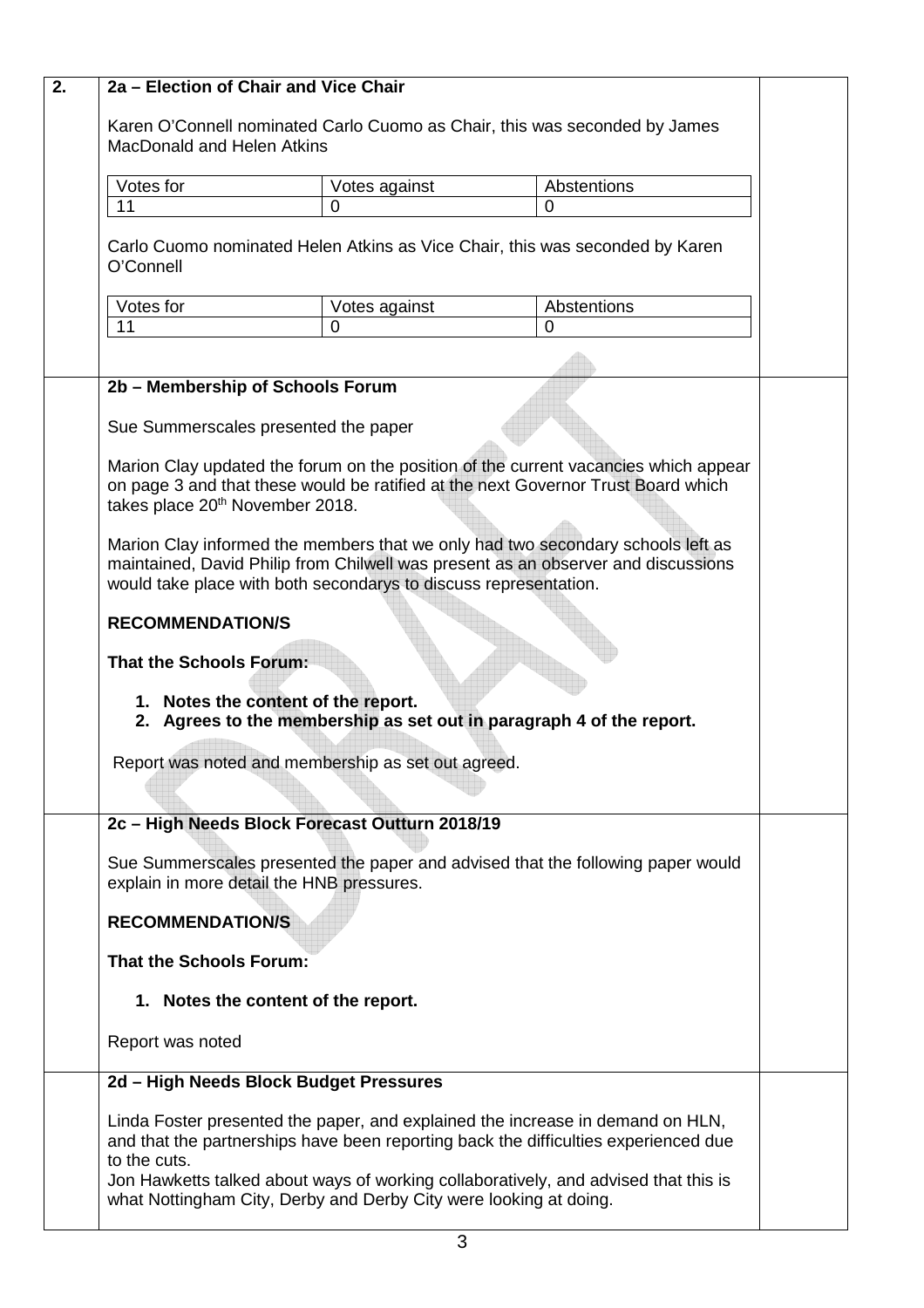| The options to negotiate a block contract and agree some kind of block place<br>discount, but warned it would not happen quickly and definitely not in this academic<br>year.                                                                                                                                                                                                                                                |  |
|------------------------------------------------------------------------------------------------------------------------------------------------------------------------------------------------------------------------------------------------------------------------------------------------------------------------------------------------------------------------------------------------------------------------------|--|
| Linda Foster advised that in spite of everything Nottinghamshire County Council<br>(NCC) was doing, we are predicting escalating costs, and a cut of any percentage<br>from each budget line is only going to affect our children, we need a different<br>approach to slow down the escalation of costs.<br>Forum were advised if there is a deficit on the HNB, it has to be paid for from the<br>new year's block funding. |  |
| Fiona Jones asked how far we forecast in years.<br>Charles Savage replied no further than 2019/20 due to there being too many<br>variables.                                                                                                                                                                                                                                                                                  |  |
| Karen O'Connell asked about the surplus in the Early Years Block and felt that NCC<br>had not been transparent, had she known they would not have supported a drop of<br>1p on the hourly rate                                                                                                                                                                                                                               |  |
| Sue Summerscales explained the surplus was due to how the Education & Skills<br>Funding Agency (ESFA) had funded our first year of pupils taking up the new 30<br>hours and that this would not happen in the future. At the time of the consultation last<br>year this could not have been known.                                                                                                                           |  |
| Carlo Cuomo advised there would be a question regards the 0.5% transfer in the<br>consultation and asked members to encourage colleagues to take part.                                                                                                                                                                                                                                                                       |  |
| Marion Clay discussed the need to work together, members were invited to work with<br>officers to look at new ways of working and any interested parties to give their name<br>to Toni Gardner                                                                                                                                                                                                                               |  |
| <b>RECOMMENDATION/S</b>                                                                                                                                                                                                                                                                                                                                                                                                      |  |
| <b>That the Schools Forum:</b>                                                                                                                                                                                                                                                                                                                                                                                               |  |
| 1. Notes the contents of the report                                                                                                                                                                                                                                                                                                                                                                                          |  |
| Report was noted                                                                                                                                                                                                                                                                                                                                                                                                             |  |
| 2. Agrees the inclusion of a proposal in the Schools budget consultation<br>to transfer 0.5% of the Schools Block into the High Needs Block for<br>2019/20.                                                                                                                                                                                                                                                                  |  |
| Votes for<br>Abstentions<br>Votes against                                                                                                                                                                                                                                                                                                                                                                                    |  |
| 11<br>$\overline{0}$<br>0<br>3. Identifies a representative for each phase of education from the Schools<br>Forum to join a planning group, which will plan and deliver a series of<br>consultation meetings on options for change in November 2018 to<br>inform the report to Schools Forum in December 2018.                                                                                                               |  |
| Members that put their name forward: -                                                                                                                                                                                                                                                                                                                                                                                       |  |
| Amanda Williams                                                                                                                                                                                                                                                                                                                                                                                                              |  |
| James MacDonald<br><b>Neil Holmes</b>                                                                                                                                                                                                                                                                                                                                                                                        |  |
| Dawn Wigley                                                                                                                                                                                                                                                                                                                                                                                                                  |  |
| Karen Richards<br>Ly Toom                                                                                                                                                                                                                                                                                                                                                                                                    |  |
|                                                                                                                                                                                                                                                                                                                                                                                                                              |  |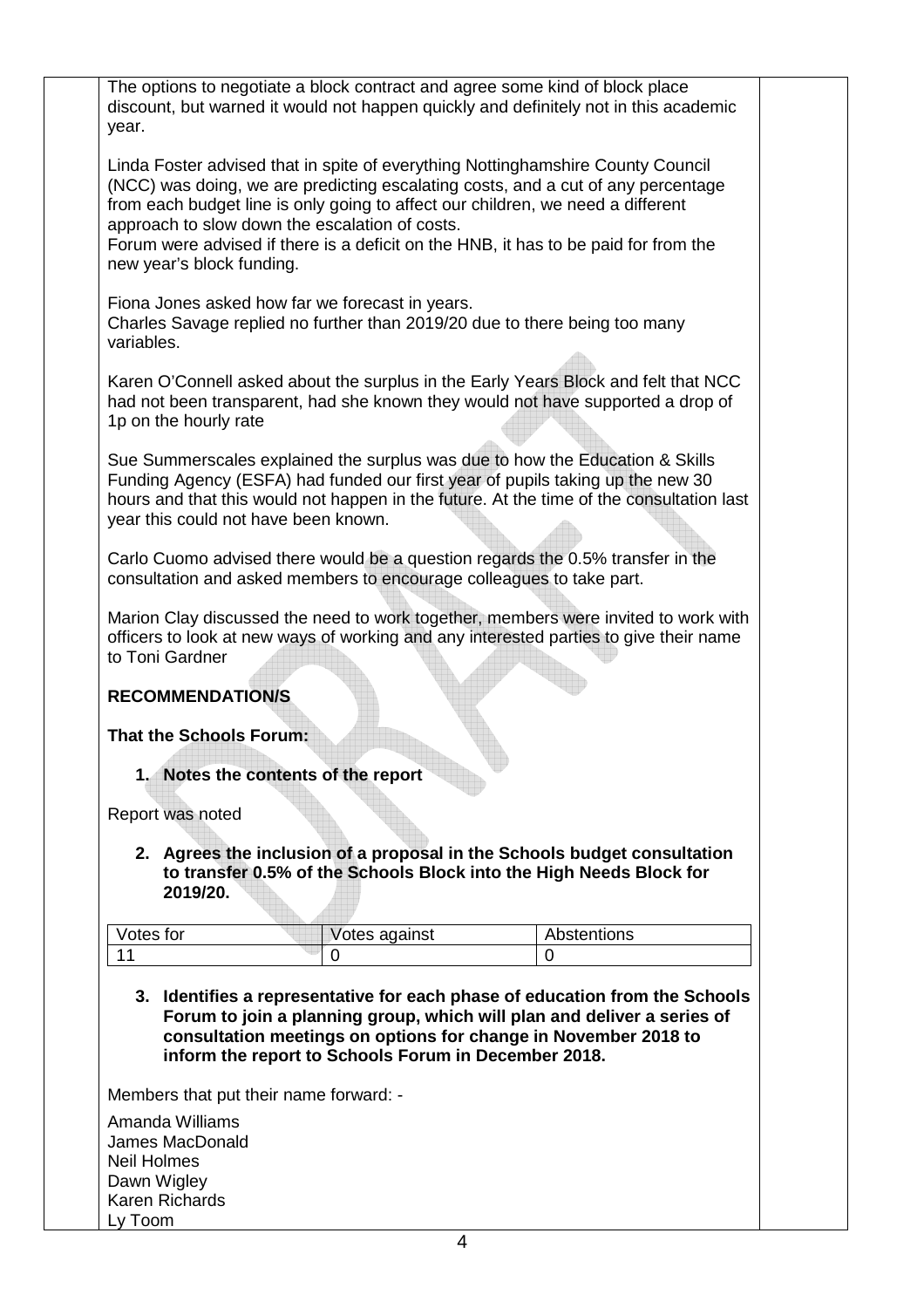| Anne Hall<br>David Bell                                                                                                                                                                                                                                                                                                                                            |  |
|--------------------------------------------------------------------------------------------------------------------------------------------------------------------------------------------------------------------------------------------------------------------------------------------------------------------------------------------------------------------|--|
| 2e - Schools 19-20 Consultation (verbal update)                                                                                                                                                                                                                                                                                                                    |  |
| Sue Summerscales gave an overview on what was agreed for the formula in 18-19<br>for Nottinghamshire, and advised that 19-20 modelling would be based on October<br>17 numbers.                                                                                                                                                                                    |  |
| Sue Summerscales informed members that the indicative funding allocation for<br>Nottinghamshire was only an additional £2.7 million, therefore there wasn't as much<br>to put through the formula as in 18-19.                                                                                                                                                     |  |
| The 'Primary Low Prior Attainment' unit value had been reduced in the National<br>Funding Formula. The pot remains the same but number of eligible pupils have<br>increased. If we mirror this reduction and have a positive Minimum Funding<br>Guarantee (MFG) schools affected would be protected.                                                               |  |
| Sue Summerscales explained to members the new methodology being used to<br>allocate growth funding to local authorities. Middle super output areas were being<br>used which grouped schools and changes in pupil numbers. The 2019-20 allocation<br>will not be known until December.                                                                              |  |
| Protection will apply, so that no local authority's growth allocation will fall by more<br>than -0.5% of their overall 2018-19 schools block funding, but in order for it to be<br>affordable, gains will be capped. The growth fund will need to come back to forum at<br>some point.                                                                             |  |
| Sue Summerscales suggested that a small group of forum members look at the<br>consultation and financial models prior to the next meeting.                                                                                                                                                                                                                         |  |
| The following was explained:<br>Minimum per pupil (MPP) - affects only certain schools<br>Minimum funding guarantee (MFG) - all schools would benefit from a positive MFG<br>Gains Cap - affects only certain schools                                                                                                                                              |  |
| Sue Summerscales and Toni Gardner to review modelling and proposals which will<br>be shared with forum members prior to the October meeting.                                                                                                                                                                                                                       |  |
| Consultation working group: -                                                                                                                                                                                                                                                                                                                                      |  |
| Fiona Jones<br>Anne Hall<br>James MacDonald                                                                                                                                                                                                                                                                                                                        |  |
| 2f - Criteria for Funding Secondary Pupil Growth                                                                                                                                                                                                                                                                                                                   |  |
| Mike Sharpe presented the paper, and gave some background detail on the history<br>of the primary growth fund, advising forum members that the local authority was now<br>requesting secondary schools to expand.<br>Members were given a brief outline of the difference between the additional cost<br>faced by primary and secondary schools due to curriculum. |  |
| Mike Sharpe explained that the forum working group had met with officers and had<br>agreed the recommendations that were presented.<br>The starting point for pupil numbers was discussed and explained in detail.                                                                                                                                                 |  |
| Helen Atkins asked if the funding would be for both maintained and academy<br>schools.                                                                                                                                                                                                                                                                             |  |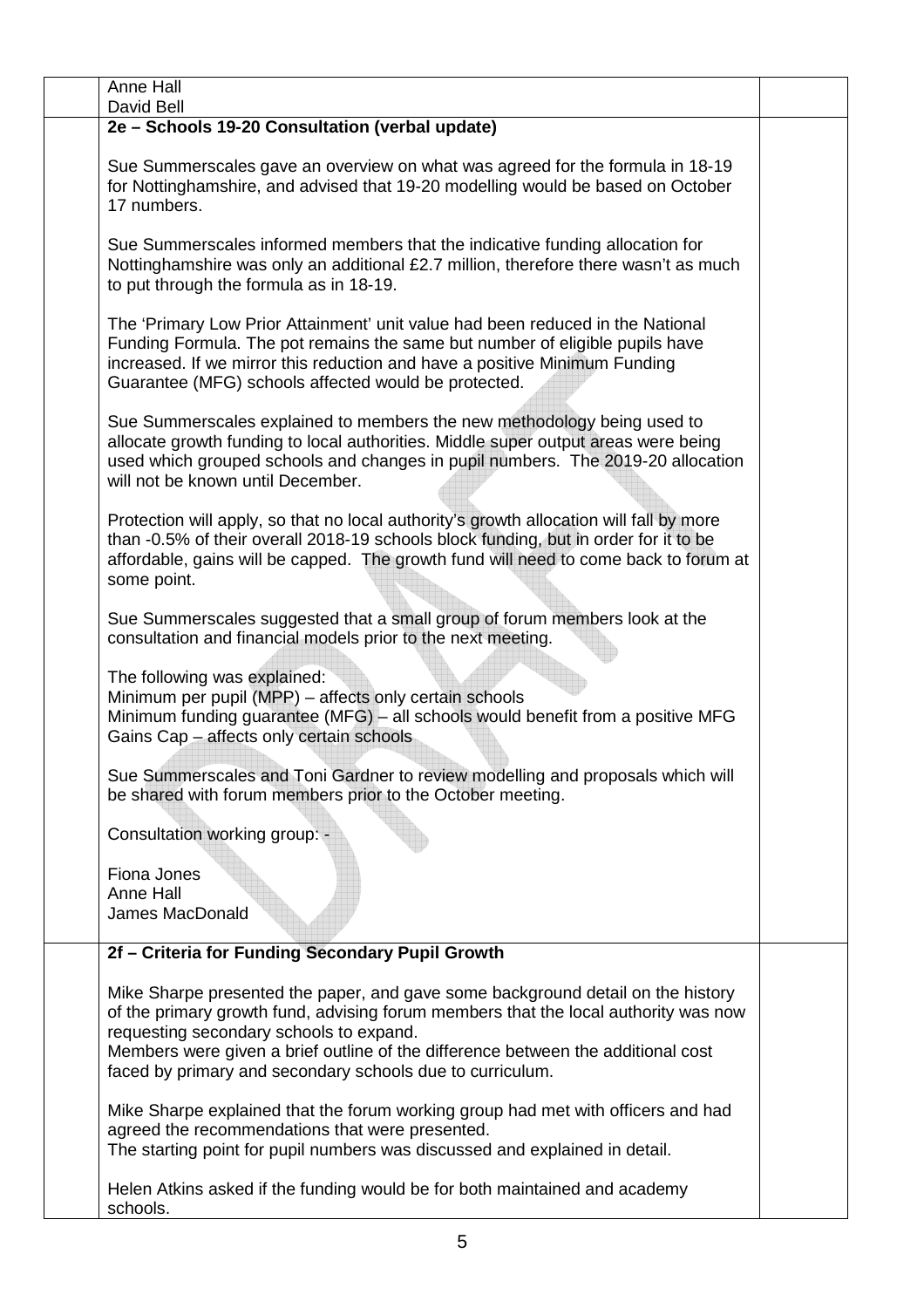|    | Mike Sharpe confirmed it was.                                                                                                                                                                                                                                                                                       |                                                                                                                                                                                  |                    |  |
|----|---------------------------------------------------------------------------------------------------------------------------------------------------------------------------------------------------------------------------------------------------------------------------------------------------------------------|----------------------------------------------------------------------------------------------------------------------------------------------------------------------------------|--------------------|--|
|    | Neil Holmes commented that safe guards are important for this funding.                                                                                                                                                                                                                                              |                                                                                                                                                                                  |                    |  |
|    | Marion Clay informed the members that most of the school forum secondary<br>representatives where part of the working group and discussion, and that one safe<br>guard was that the school will require the local authority to formally ask them to<br>expand.                                                      |                                                                                                                                                                                  |                    |  |
|    | Mike Sharpe advised that varying the numbers was the most pragmatic approach                                                                                                                                                                                                                                        |                                                                                                                                                                                  |                    |  |
|    | Helen Atkins asked if the primary growth report that is bought to forum will include<br>the varying of secondary numbers and the impact.<br>Mike Sharp confirmed it would.                                                                                                                                          |                                                                                                                                                                                  |                    |  |
|    | Fiona Jones asked if the growth allocation goes to a trust does that trust have to<br>spend it on that school.<br>Marion Clay advised the funding would go to the school and not the trust.                                                                                                                         |                                                                                                                                                                                  |                    |  |
|    | <b>RECOMMENDATION/S</b>                                                                                                                                                                                                                                                                                             |                                                                                                                                                                                  |                    |  |
|    | <b>That the Schools Forum:</b>                                                                                                                                                                                                                                                                                      |                                                                                                                                                                                  |                    |  |
|    | 1. Agrees that secondary pupil growth funding should be allocated to<br>secondary schools through the varying of pupil numbers arising from<br>any formal request by the LA to increase the PAN.                                                                                                                    |                                                                                                                                                                                  |                    |  |
|    | Votes for                                                                                                                                                                                                                                                                                                           | Votes against                                                                                                                                                                    | <b>Abstentions</b> |  |
|    | 11                                                                                                                                                                                                                                                                                                                  | 0                                                                                                                                                                                | 0                  |  |
|    |                                                                                                                                                                                                                                                                                                                     |                                                                                                                                                                                  |                    |  |
|    |                                                                                                                                                                                                                                                                                                                     |                                                                                                                                                                                  |                    |  |
|    | Sue Summerscales presented the paper and informed the members that this was<br>only for maintained schools.<br><b>RECOMMENDATION/S</b><br>That the Schools Forum:<br>Report was noted and it was agreed that documents and changes would be sent to<br>maintained members first before carrying out a consultation. | 2g - 2018 Nottinghamshire Scheme for Financing Schools<br>1. Notes the content of this report and considers any action it may require<br>prior to the consultation taking place. |                    |  |
| 3. | <b>Any Other Business</b>                                                                                                                                                                                                                                                                                           |                                                                                                                                                                                  |                    |  |
|    | Marion Clay informed members that Councillor Owen had sent a letter to other<br>conservative members regards the High Needs Block and Anna Soubry MP would<br>like a meeting to discuss in more detail.                                                                                                             |                                                                                                                                                                                  |                    |  |
| 4. | <b>Confidentiality</b>                                                                                                                                                                                                                                                                                              |                                                                                                                                                                                  |                    |  |